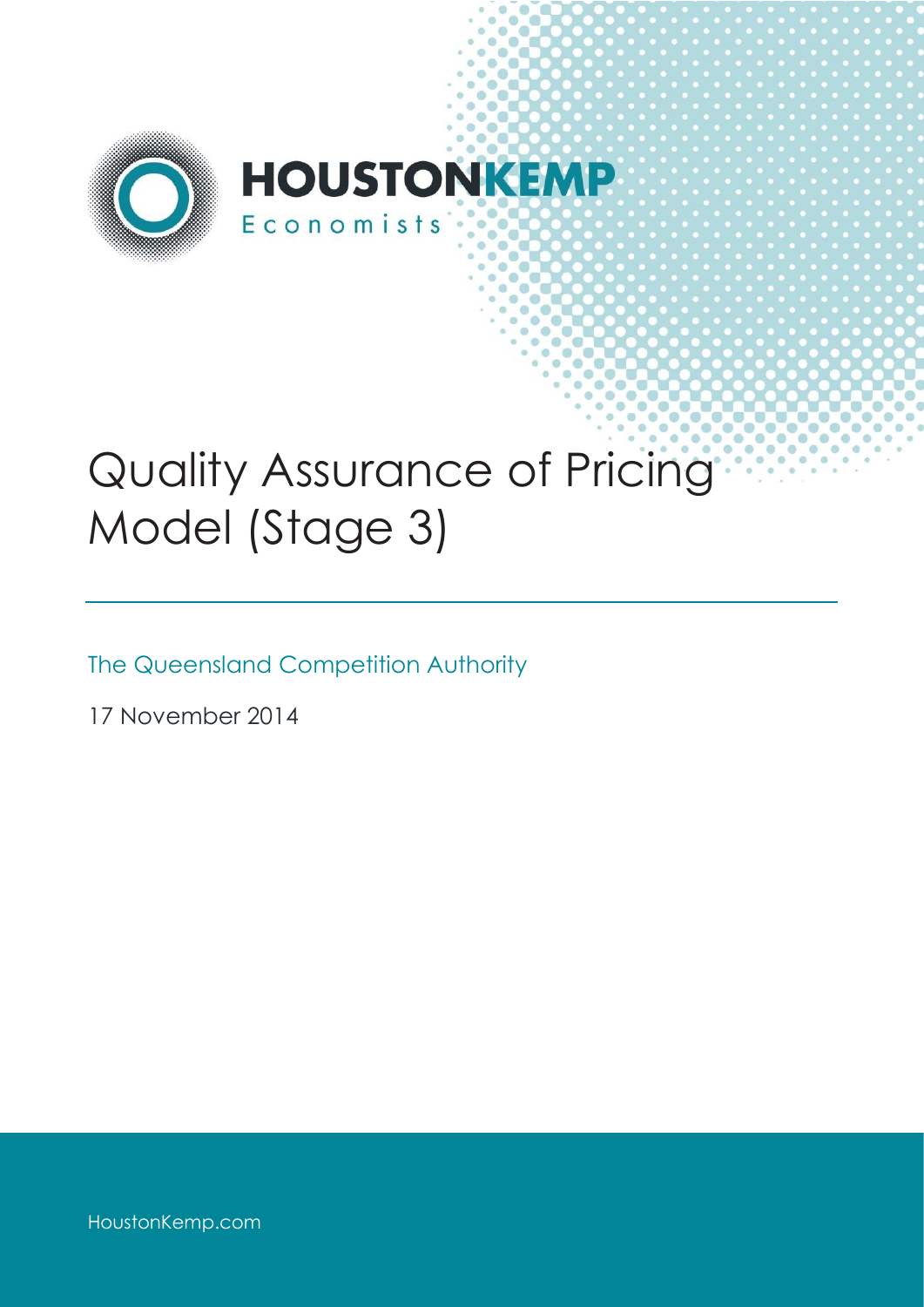### Report Authors

Brendan Quach

Dale Yeats

#### Contact Us

Level 40, 161 Castlereagh Street, Sydney, NSW, 2000

Phone: +61 2 8880 4800

#### **Disclaimer**

This report is for the exclusive use of the HoustonKemp client named herein. There are no third party beneficiaries with respect to this report, and HoustonKemp does not accept any liability to any third party. Information furnished by others, upon which all or portions of this report are based, is believed to be reliable but has not been independently verified, unless otherwise expressly indicated. Public information and industry and statistical data are from sources we deem to be reliable; however, we make no representation as to the accuracy or completeness of such information. The opinions expressed in this report are valid only for the purpose stated herein and as of the date of this report. No obligations is assumed to revise this report to reflect changes, events or conditions, which occur subsequent to the date hereof. All decisions in connection with the implementation or use of advice or recommendations contained in this report are the sole responsibility of the client.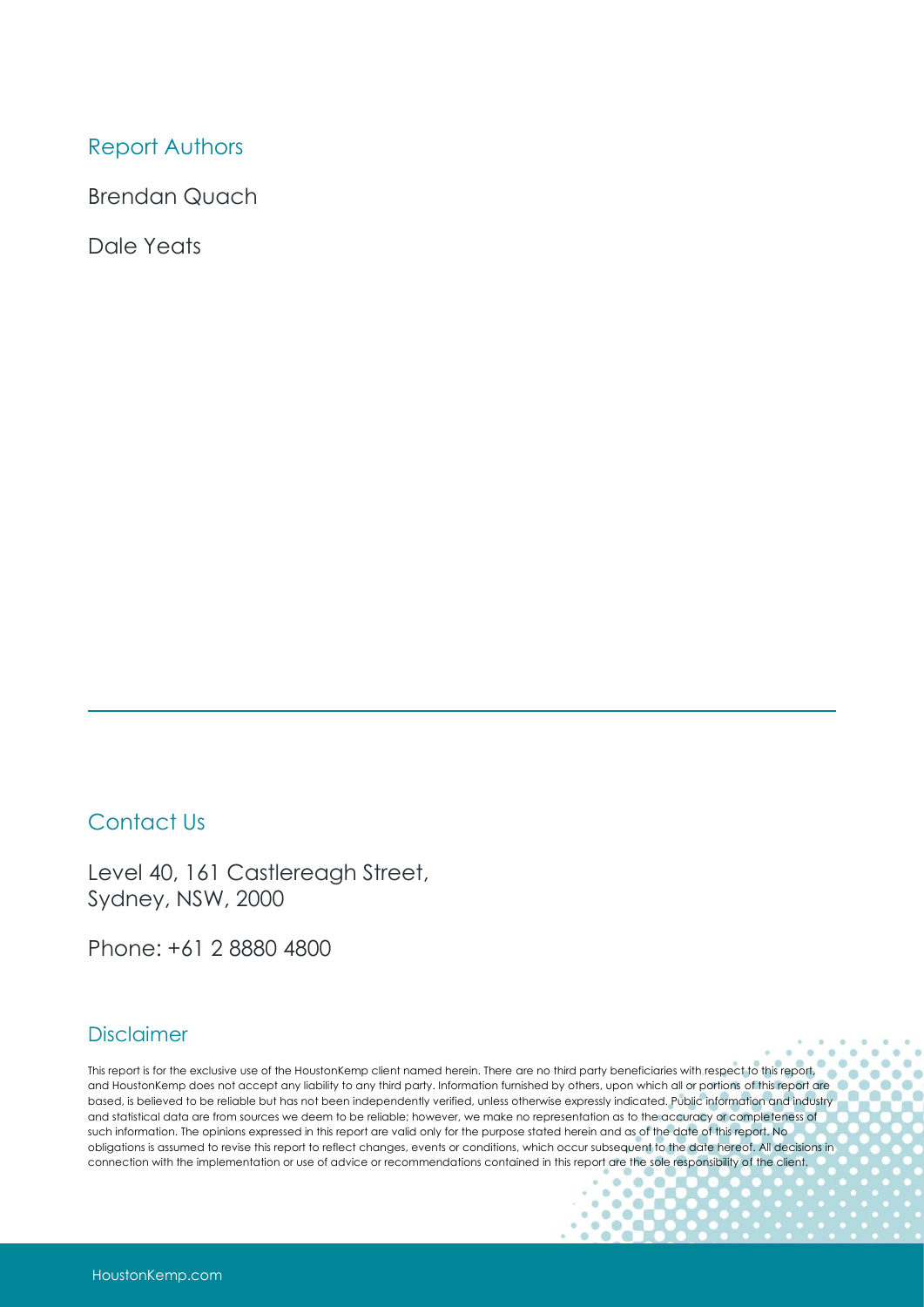### **Contents**

| 1. | Introduction |                                   |                |
|----|--------------|-----------------------------------|----------------|
| 2. | Review       |                                   | 2              |
|    | 2.1          | Incorporating recommended changes | $\overline{2}$ |
|    | 2.2          | Price paths                       | $\overline{2}$ |
|    | 2.3          | <b>Operating Expenditure</b>      | 2              |
|    | 2.4          | Other changes                     | $\overline{2}$ |
| 3. | Conclusion   |                                   | 43             |

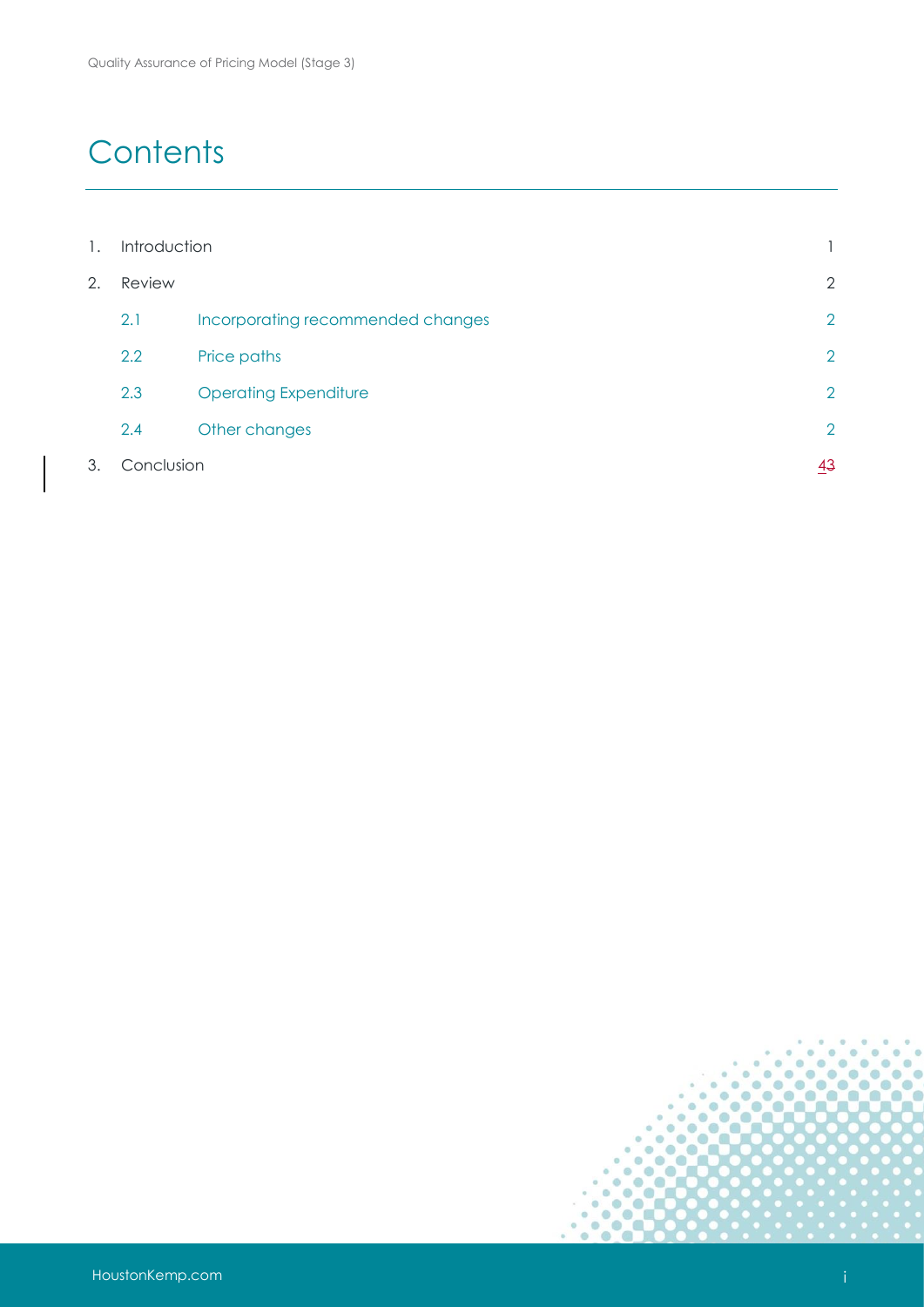# <span id="page-3-0"></span>1. Introduction

This report has been prepared at the request of the Queensland Competition Authority (QCA). Its subject is the revised 2015-2018 Seqwater bulk water pricing model provided to us by the QCA on 10 November 2014 (revised Seqwater model).

This report pertains to stage 3 of the project, which involves reviewing the revised Seqwater model, which incorporates a number of revisions, as compared with the Seqwater bulk pricing model reviewed as part of Stage 2 of this project.

The Seqwater model was constructed by the Queensland Bulk Water Supply Authority (Seqwater) and will be used by Seqwater to calculate the bulk water prices for 2015 to 2018 that it will use in its submission to the QCA.

For stage 3 of this assignment we have undertaken the following checks:

- reviewed the correctness of the inputs into the Seqwater model including the consistency of the opex inputs to the opex model entitled, *(QCA efficiency savings) OPEX model 2014-09-25 Q1 FY15 (788581\_1) – Excel*;
- undertaken a sense check of the inputs:
- confirmed that suggested changes contained in our Stage 2 review have been correctly incorporated; and
- ensured that all macros in the model operate correctly.

We find that the economic, financial and computational integrity of the revised Seqwater revenue model is generally sound. Although we note that the QCA has decided not to incorporate our recommendation to use forecast, rather than outturn, inflation to calculate depreciation in the asset roll forward in 2012, 2013 and 2014.

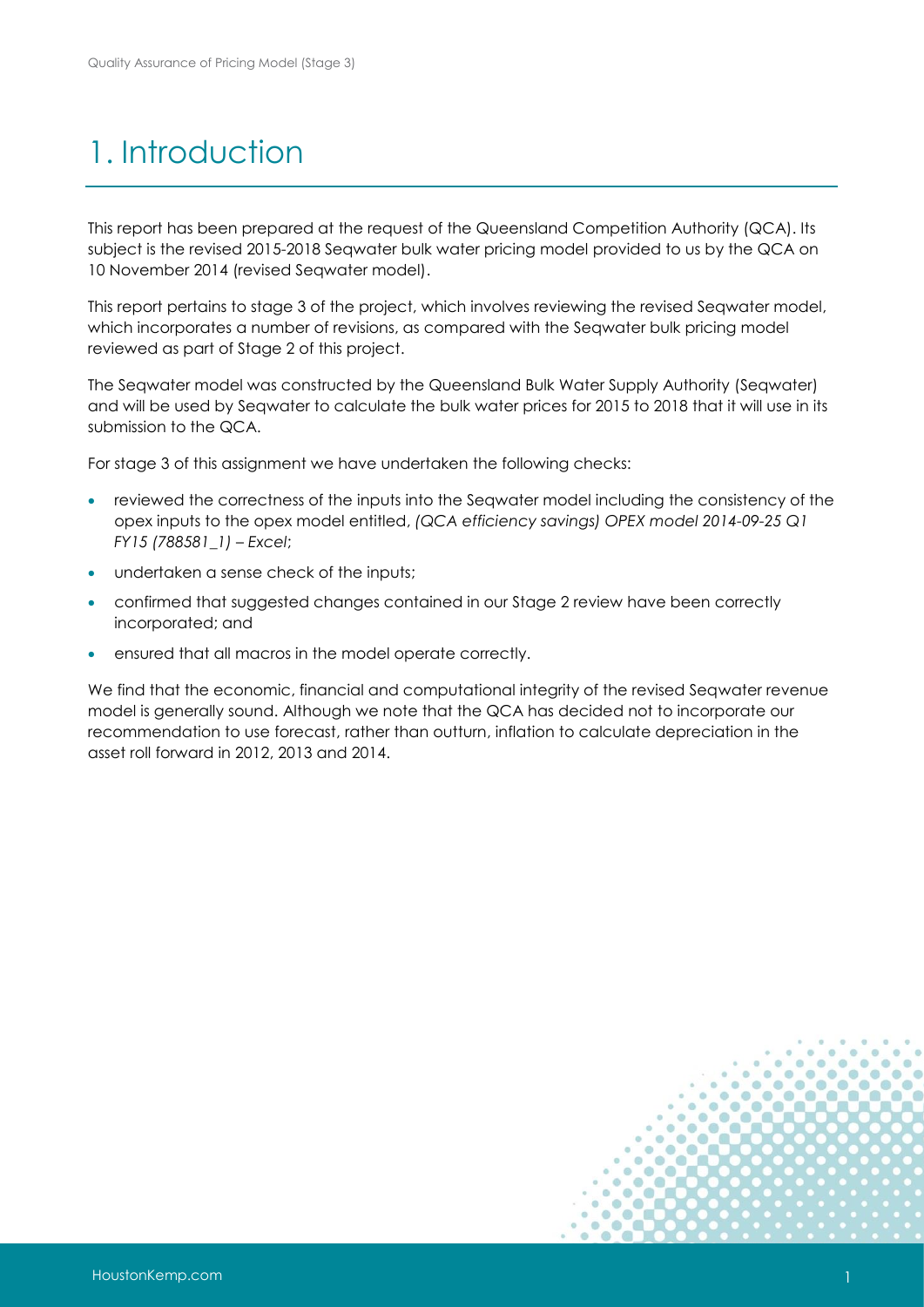# <span id="page-4-0"></span>2. Review

In this section we set out the comments arising from our review of the revised Seqwater model.

#### <span id="page-4-1"></span>2.1 Incorporating recommended changes

In stage 2 of this project we identified methodological errors in the calculation of depreciation in 2012, 2013 and 2014 and the inflation adjustment in the final year of an assets life.

Our review of the revised Seqwater model confirms that the methodological error in the calculation of inflation in the final year of an assets life has been corrected. However, there still exists a methodological error in the calculation of depreciation in 2012, 2013 and 2014.

Specifically, the calculation of depreciation in 2012, 2013 and 2014 still uses outturn inflation, whereas we recommend that forecast inflation is used for those years to align with the ex-ante revenue requirement that would have been allowed for those years.<sup>1</sup> Using outturn inflation to calculate depreciation will not protect the business from the risk of inflation forecasting errors.

However, we have discussed this matter in detail with the QCA and understand that an internal decision has been made not to incorporate our recommended change to the calculation of depreciation allowance in the asset roll forward calculation in 2012, 2013 and 2014.

### <span id="page-4-2"></span>2.2 Price paths

For completeness, we note that the SeqWater model only works correctly when the LGA with the lowest price in 2014/15, is used to determine the annual common price increment (with the dummy Ipswich LGA had the lowest price in 2014/15). However, the SeqWater model does not set the price paths in accordance with the Gazetted referral (5 May 2014)<sup>2</sup> when a different LGA is selected for the purpose of determining the annual common price increment.

### <span id="page-4-3"></span>2.3 Operating expenditure inputs

We undertook a high-level review of the operating expenditure model provided by the QCA on 12 November 2014 entitled, *(QCA efficiency savings) OPEX model 2014-09-25 Q1 FY15 (788581\_1) – Excel*. While we did not review the operating expenditure model in detail, we note that the fixed operating costs and variable operating costs related to electricity in the operating expenditure model differ to those in the revised Seqwater model. Other than these identified changes the opex inputs in the Seqwater pricing model is consistent with the opex set out in the operating expenditure model provided to use by the QCA on 12 November 2014.

### <span id="page-4-4"></span>2.4 Other changes

We note that the revised Seqwater model incorporates a number of changes where Seqwater, DEWS, QCA, CH2M and/or Kobby is referenced as the source of the change. These changes are detailed in the 'Log of changes' sheet and our review indicates that they changes have been implemented correctly.

 $\overline{a}$ 

<sup>1</sup> HoustonKemp Report, Quality Assurance of Pricing Model (Stage 2), 28 August 2014, pages 4 and 5.

<sup>2</sup> Queensland Government Gazette, vol.366, 5 May 2014.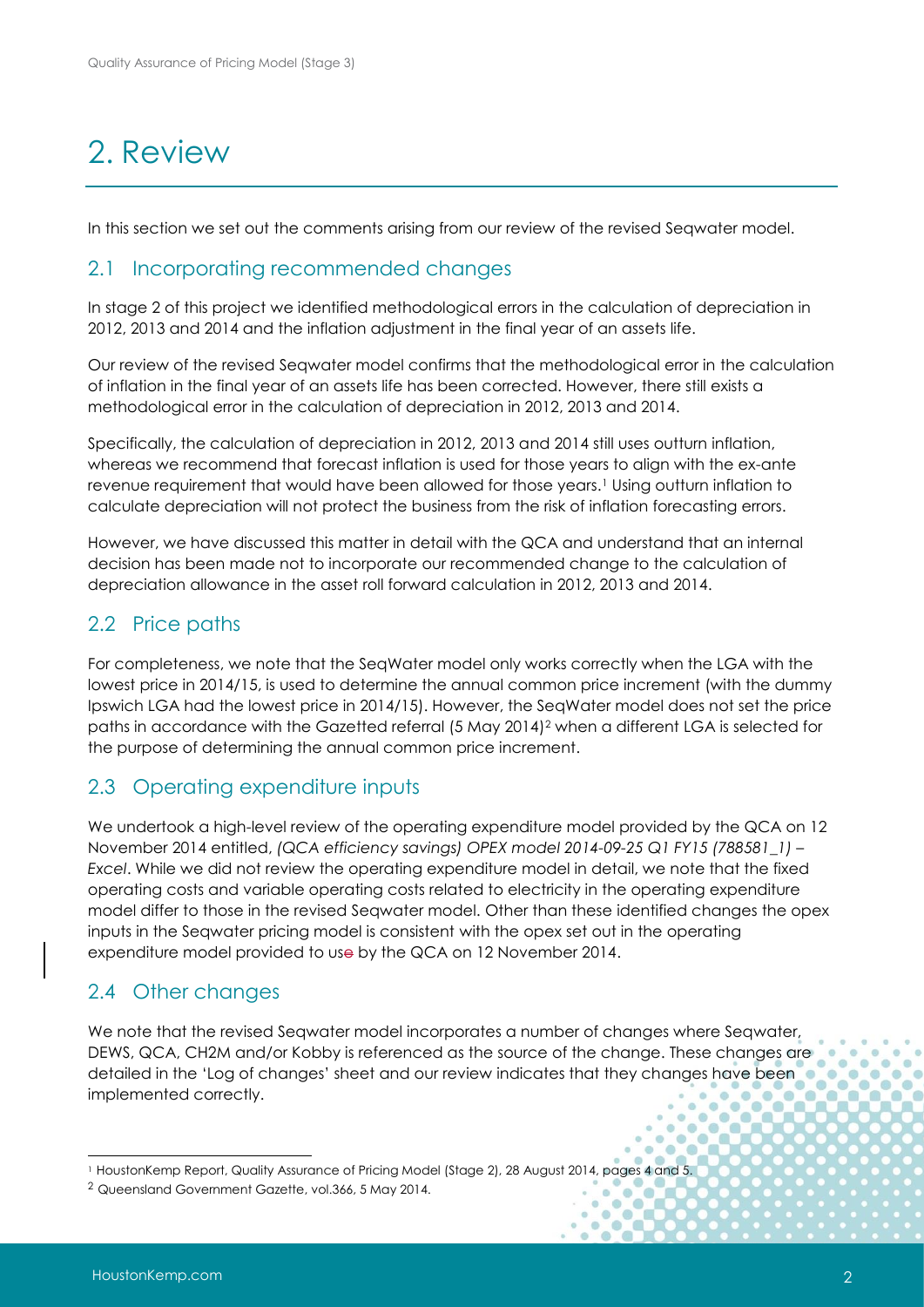Quality Assurance of Pricing Model (Stage 3)

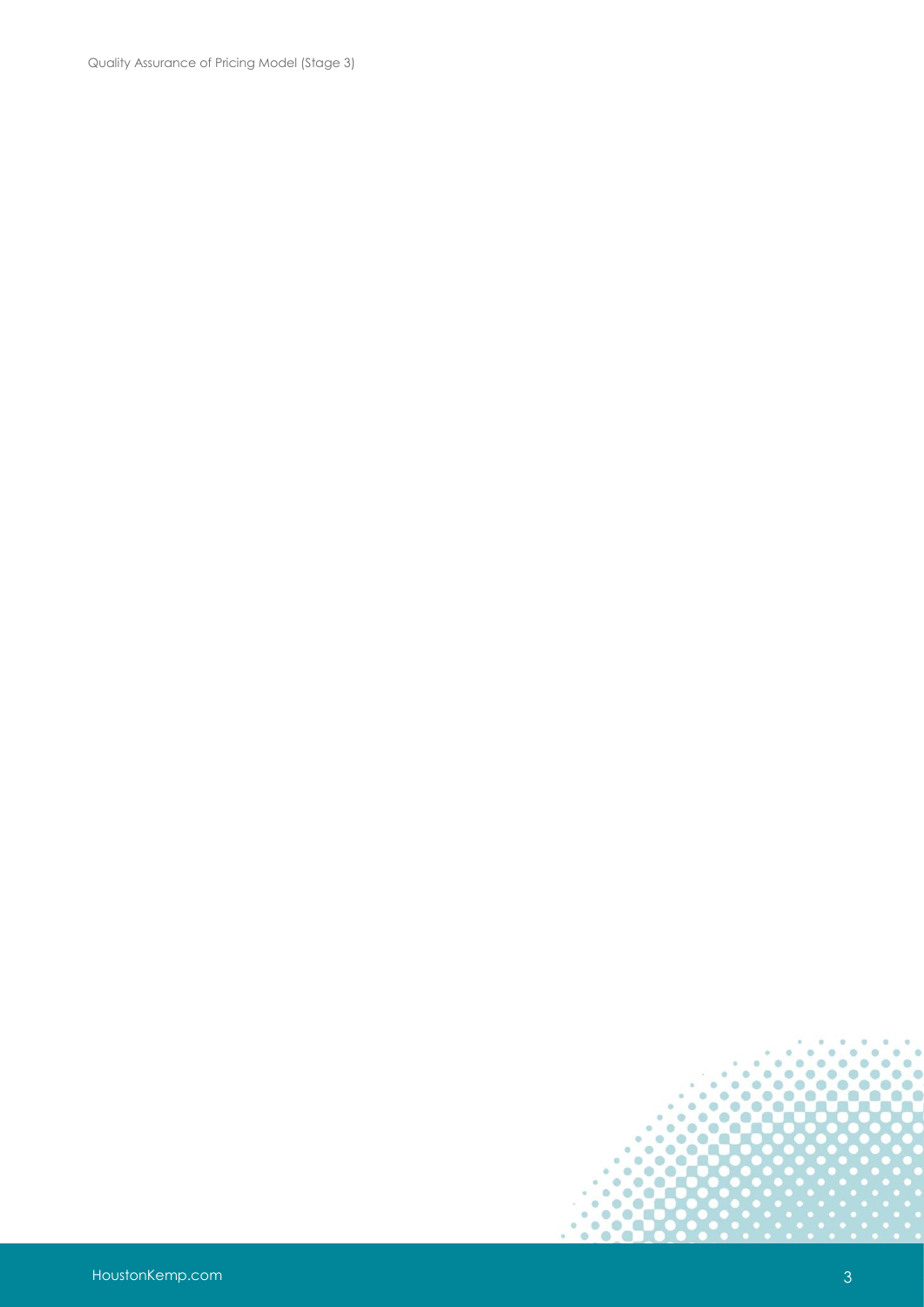# <span id="page-6-0"></span>3. Conclusion

We find that the economic, financial and computational integrity of the revised Seqwater revenue model is generally sound. Although we note that the QCA has decided not to incorporate our recommendation to use forecast, rather than outturn, inflation to calculate depreciation in the asset roll forward in 2012, 2013 and 2014.